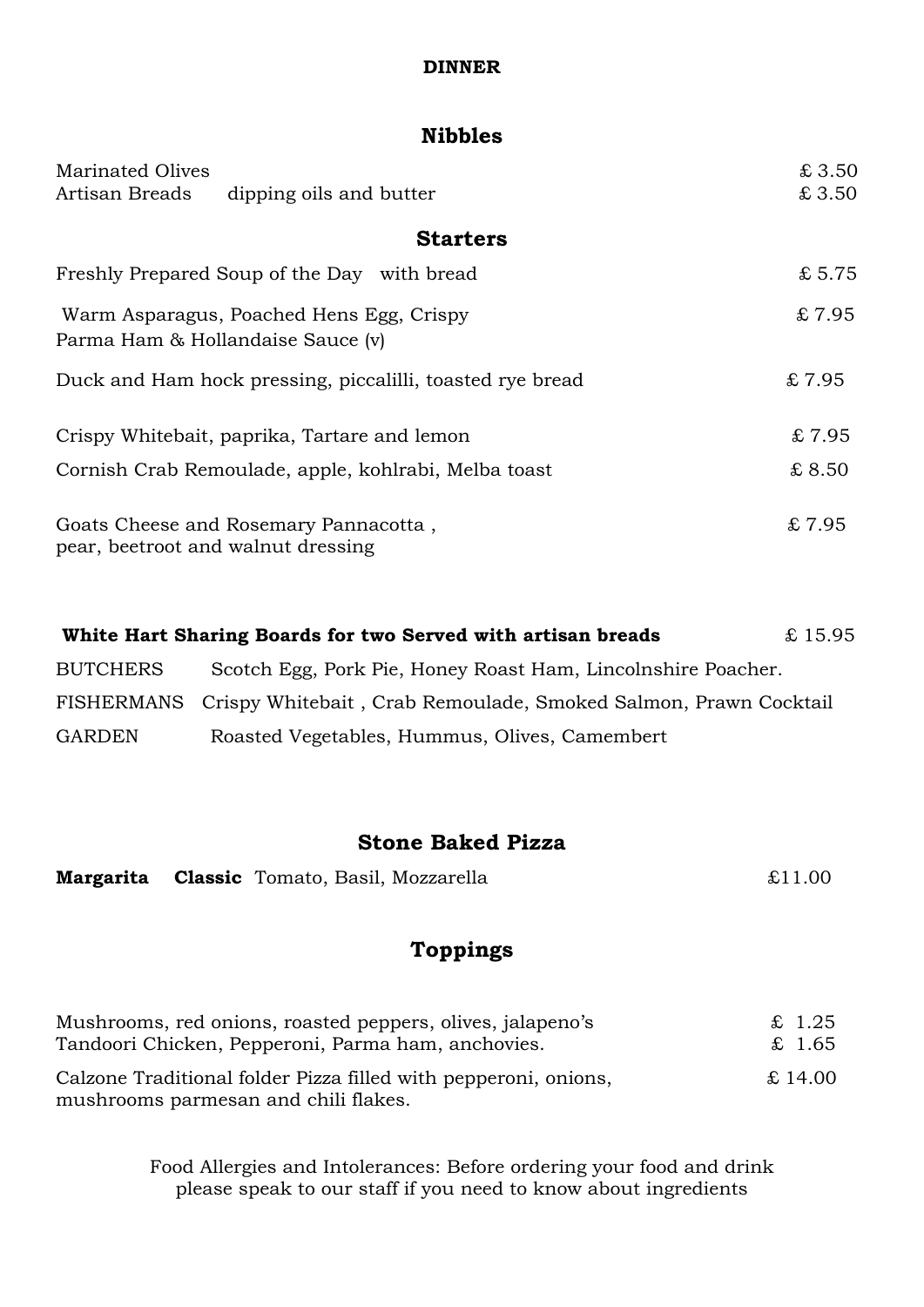## **Mains**

| 8 oz Steak Burger, brioche bun, dill pickle, tomato<br>baby gem, cheddar cheese, bacon mayo                                                                   | £15.95           |
|---------------------------------------------------------------------------------------------------------------------------------------------------------------|------------------|
| Butcombe Ale Battered Fish n Chips<br>minted mushy peas, house tartar and lemon                                                                               | £14.95           |
| Slow Roast Shoulder of Lamb, sweet potato fondant<br>greens and a rosemary jus. Corn-fed Chicken Breast, leek mash,<br>tender stem broccoli, thyme butter jus | £19.50<br>£17.50 |
| Gnocchi, butternut squash, oxford blue and crispy sage. $\mathbf v$                                                                                           | £15.50           |
| Roasted Cornish Plaice, crushed new potatoes<br>samphire, brown shrimp butter.                                                                                | \$17.50          |
| 28 day aged Windrush Meade Sirloin Steak<br>roasted cherry tomatoes, flat cap mushroom, hand cut chips                                                        | £ 22.50          |

#### **SIDES £3.50**

Chips, Creamy Mash, Onion Rings, Sauté New Potatoes, Tender stem Broccoli, Tomato and red onion Salad, Mixed Salad, Roquette and Parmesan salad,

### **Desserts £6.95**

No bake Mango Cheesecake Trifle, Passion Fruit Purée and Mango Sorbet

Cookie Dough Millionaire, Toffee Sauce, Honeycomb Ice Cream

Double Chocolate Brownie, Salted Caramel Ice Cream and Orange Glaze

Sticky Toffee Pudding, Caramelised Banana, Vanilla Ice Cream

### **Local Artisan Cheeses £8.95**

Selection of 3 Local Cheeses

with Oat Cakes Butter & spiced Chutney

**Prices include VAT.**

**No service charge is added except for tables of six or more adults when an optional 10% will be added to your bill.**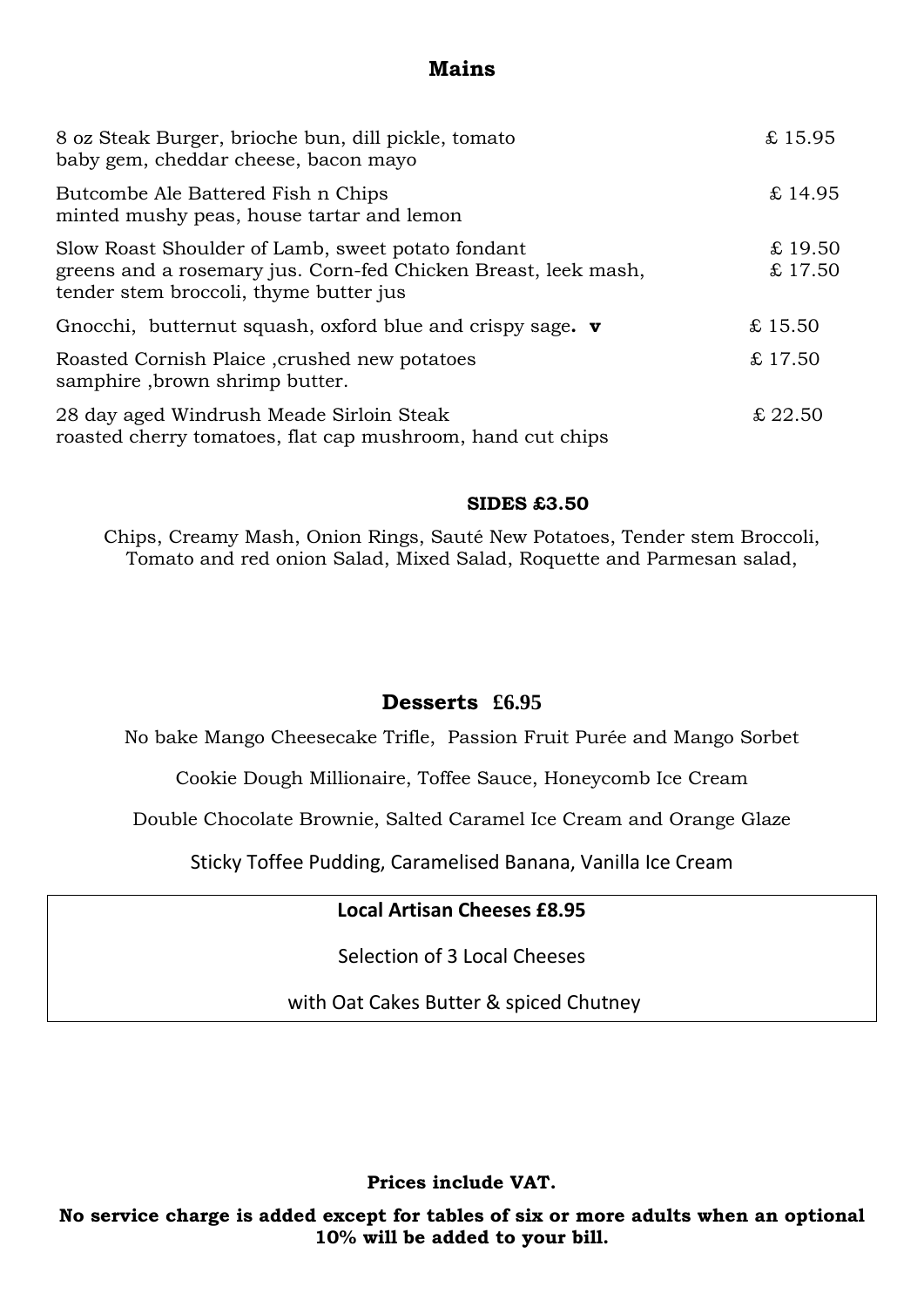#### **LUNCH**

| White Hart Sharing Boards for two Served with artisan breads |                                                                            | £15.95 |
|--------------------------------------------------------------|----------------------------------------------------------------------------|--------|
| <b>BUTCHERS</b>                                              | Scotch Egg, Pork Pie, Honey Roast Ham, Lincolnshire Poacher.               |        |
|                                                              | FISHERMANS Crispy Whitebait, Crab Remoulade, Smoked Salmon, Prawn Cocktail |        |
| <b>GARDEN</b>                                                | Roasted Vegetables, Hummus, Olives, Camembert                              |        |

### **Classics**

| Butcombe Ale Battered Fish n Chips<br>minted mushy peas, house tartar and lemon             | £14.95         |
|---------------------------------------------------------------------------------------------|----------------|
| 8 oz Steak Burger, brioche bun, dill pickle, tomato<br>baby gem, cheddar cheese, bacon mayo | £15.95         |
| Gnocchi, butternut squash, oxford blue and crispy sage. $\mathbf v$                         | £15.50         |
| Oxfordshire Cumberland Sausages, mash,<br>red wine jus crispy shallots                      | £12.95         |
| Steak and Morland Ale Pie, mash and greens                                                  | £15.95         |
| Smoked Haddock, cheddar mash, Poached hens egg<br>spinach and hollandaise sauce             | £14.95         |
| Traditional Caesar Salad, Anchovies, Croutons, Parmesan<br>Add Chicken                      | £7.95<br>£3.50 |

#### **Sandwiches**

Served on a White or Granary Bloomer, seasonal leaves, crisps Add Fries £ 3.50

| Mature Cheddar and Chutney                       | \$5.65 |
|--------------------------------------------------|--------|
| Gammon and English mustard                       | £5.95  |
| Norwegian Prawns, Marie rose baby gem            | \$7.95 |
| Tandoori Chicken and raita                       | £6.95  |
| Smoked Salmon and dill crème fraiche             | £7.95  |
| Toasted Triple Decker Club chicken bacon and egg | £ 8.50 |

Food Allergies and Intolerances: Before ordering your food and drink please speak to our staff if you need to know about ingredients